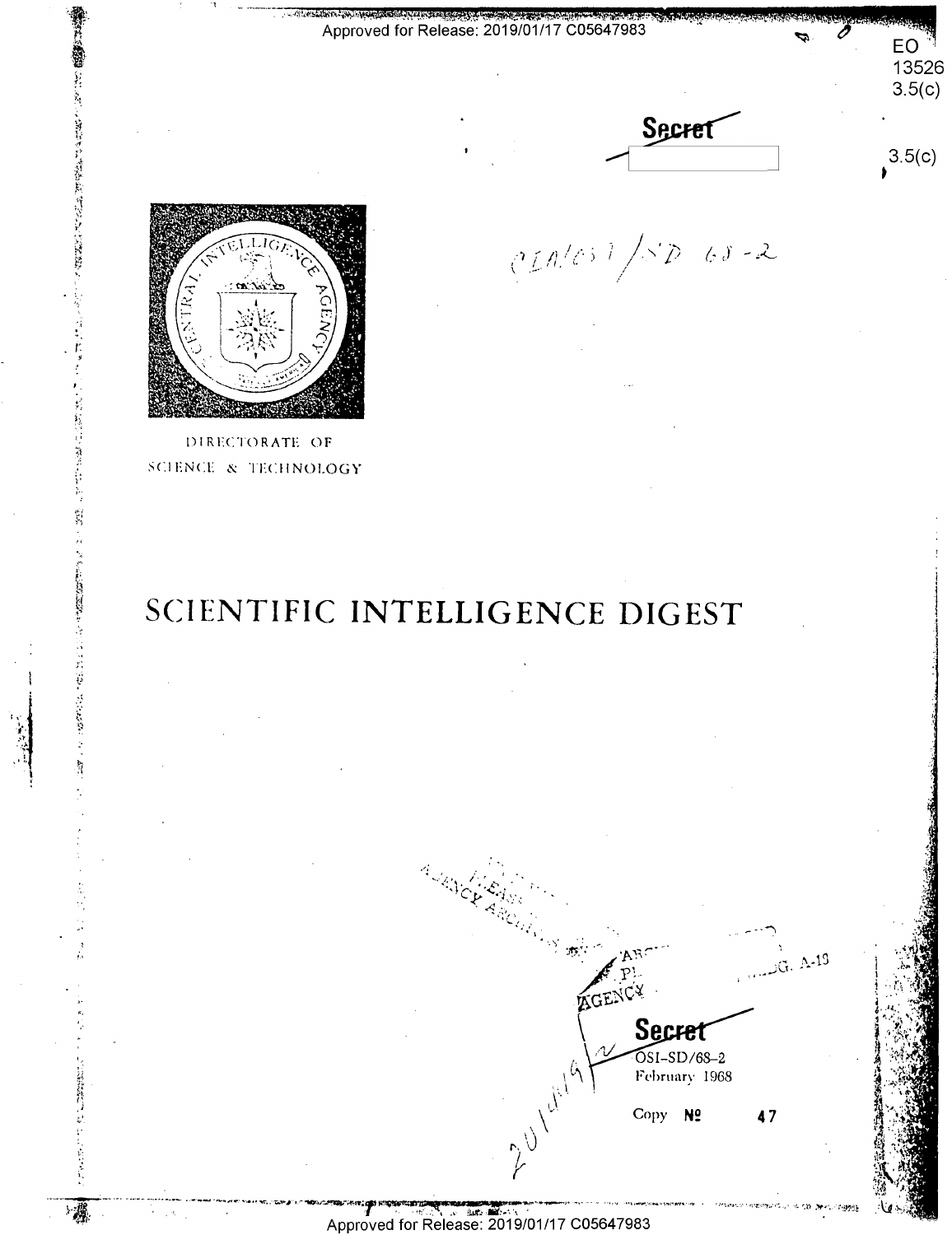Approved for Release: 2019/01/17 C0564 7983 Approved forRelease: 2019/01/17 005647983



# MEDICAL CARE AND ASSOCIATED PROBLEMS 'MEDICAL CARE AND ASSOCIATED PROBLEMS OF THE VIET CONG-A STATUS REPORT OF THE VIET CONG——A STATUS REPORT

Lile Sciences Division Life Sciences Division OSI/CIA OSl/CIA

### SUMMARY AND CONCLUSIONS SUMMARY AND CONCLUSIONS

Medical support for the Viet Cong Medical support for the Viet Cong combat units has been carried <mark>out in - ca</mark>r the face of almost unbelievable difficulties. In spite of good planning and a well  $\qquad$ organized system for combat medical  $\blacksquare$ services, the Viet Cong is plagued by a  $\hspace{0.1cm} 1$ lack ol sulliciently trained physicians at lack of sufficiently trained physicians at the various health stations, inadequate tio transport methods for evacuation of <mark>the</mark> pre $w$ ounded, inadequate supply of $m$ edicines  $\qquad$   $m$ at all stations, and fatalities resulting at all stations, and fatalities resulting from infectious diseases endemic to from infectious diseases endemic to Vietnam. Although the Viet Cong a're – with ellicient in evacuating the wounded from efficient in evacuating the wounded from the battlefield to the first echelon of medical aid, their greatest-deficiency – er OP THE VIET CONSUM MIXION CONSUM CONSUM (2001)<br>
Like Schemen Division<br>
SOF/CA<br>
Like Schemen Division<br>
SOF/CA<br>
Like Schement Division<br>
SOF/CA<br>
SOF/CA<br>
SOF/CA<br>
SOF/CA<br>
SOF/CA<br>
SOF/CA<br>
SOF/CA<br>
SOF/CA<br>
SOF/CA<br>
SOF/CA<br>
SOF/CA<br>

lies in the slowness of evacuation to areas lies in the slowness ofevacuation to areas capable of providing definitive care as capable of providing definitive care as evidenced by the killed to wounded ratio evidenced by the killed to wounded ratio of 1:1.2 to 1:1.5 from battle casualties. of 1:1.2 to 1:1.5 from battle casualties.

As an integral µart or operational As an integral part of operational planning, the Viet Cong make preparations for placing· medical facilities in tions for placing' medical facilities in  $\text{pre-located areas}$  in support of combat missions. Nevertheless, only 50 percent  $\hspace{0.1mm}$ of the wounded can be expected to receive the necessary medical treatment ceive the necesSary' medical treatment within 24 hours after injury and estimates within 24 hours after injury and estimates suggest that between 2G and 42 percent of suggest that between 25 and 42percent of the wounded have died, most of them  $\mathbf r$ iency enroute to medical facilities.<br>DISCUSSION

«

### DISCUSSION

## Combat Medical Preparations

;

 $\alpha$ 

v - I. "W:.'I

fi;vfi  $\ddot{\ddot{\theta}}$ 

 $\frac{2}{3}$ 

「無理」というなどに困っていいます。

 $\sum_{i=1}^N \frac{1}{i} \sum_{j=1}^N \frac{1}{j} \sum_{j=1}^N \frac{1}{j} \sum_{j=1}^N \frac{1}{j} \sum_{j=1}^N \frac{1}{j} \sum_{j=1}^N \frac{1}{j} \sum_{j=1}^N \frac{1}{j} \sum_{j=1}^N \frac{1}{j} \sum_{j=1}^N \frac{1}{j} \sum_{j=1}^N \frac{1}{j} \sum_{j=1}^N \frac{1}{j} \sum_{j=1}^N \frac{1}{j} \sum_{j=1}^N \frac{1}{j} \sum_{j=1}^N \frac{$ . r'" '1?!— 3-43" L.

.4. m4. 9- «2&7! ..

I. u a» 5".) -. a... o- ,.,-"-.'l"""-:a" n \"' , '\*- qa's'ml' "'"- 1. -.. . gi'eL-Eaa—J'F

 $\Sigma$  .  $^{\circ}$ 

It is the responsibility of all Viet Cong It is the responsibility of all Viet Cong unit commanders and their chief medical cadrc·s, prior to launching a combat cadres, prior to launching <sup>a</sup> combat operation, to organize and prepare facili- wounded ties to insure the timely evacuation of ties to insure the timely evacuation of the sick and wounded. The Viet Cong – sib emphasize this phase of medical service emphasize this phase of medical service

> h;"1.  $\cdot$  .  $\cdot$   $\cdot$

to provide assurance that the wounded to provide assurance that the wounded will be treated and to restore the wounded will be treated and to restore the wounded to combat status as soon as possible. In to combat status as soon as possible. In addition, rapid evacuation would deny addition, rapid evacuation would deny precise casualty figures to the enemy precise casualty figures to the enemy and deny to the enemy intelligence from and deny to the enemy intelligence from wounded Viet Cong. Casualties arc re-wounded Viet Cong. Casualties are removed from the field as quickly as pos-  $\sqrt{2}$ sible by troops or by civilian laborers recruited for that purpose. recruited for that purpose.

I ''s\- 1'. . ' I.' ' sm 68-2 Sll) 68-2 Feb 68 Feb 68

,

.3.5(c) .3.5(c)

! . ) , \!.

t: **Ii,** 

1: **l**  3.5(c) {; I' ,.- ,.,

 $-24$  – - **5ECRET-** ET

*I*   $\overline{\phantom{0}}$ 

i' $\sim$ '\

pproved for Release: 2019، ase: 2019/01/17 C05647983  $\mathcal{F} = \mathcal{F} = \mathcal{F} = \mathcal{F} = \mathcal{F} = \mathcal{F} = \mathcal{F} = \mathcal{F}$ 

."y' 1

u. . §

2' I "

"it: -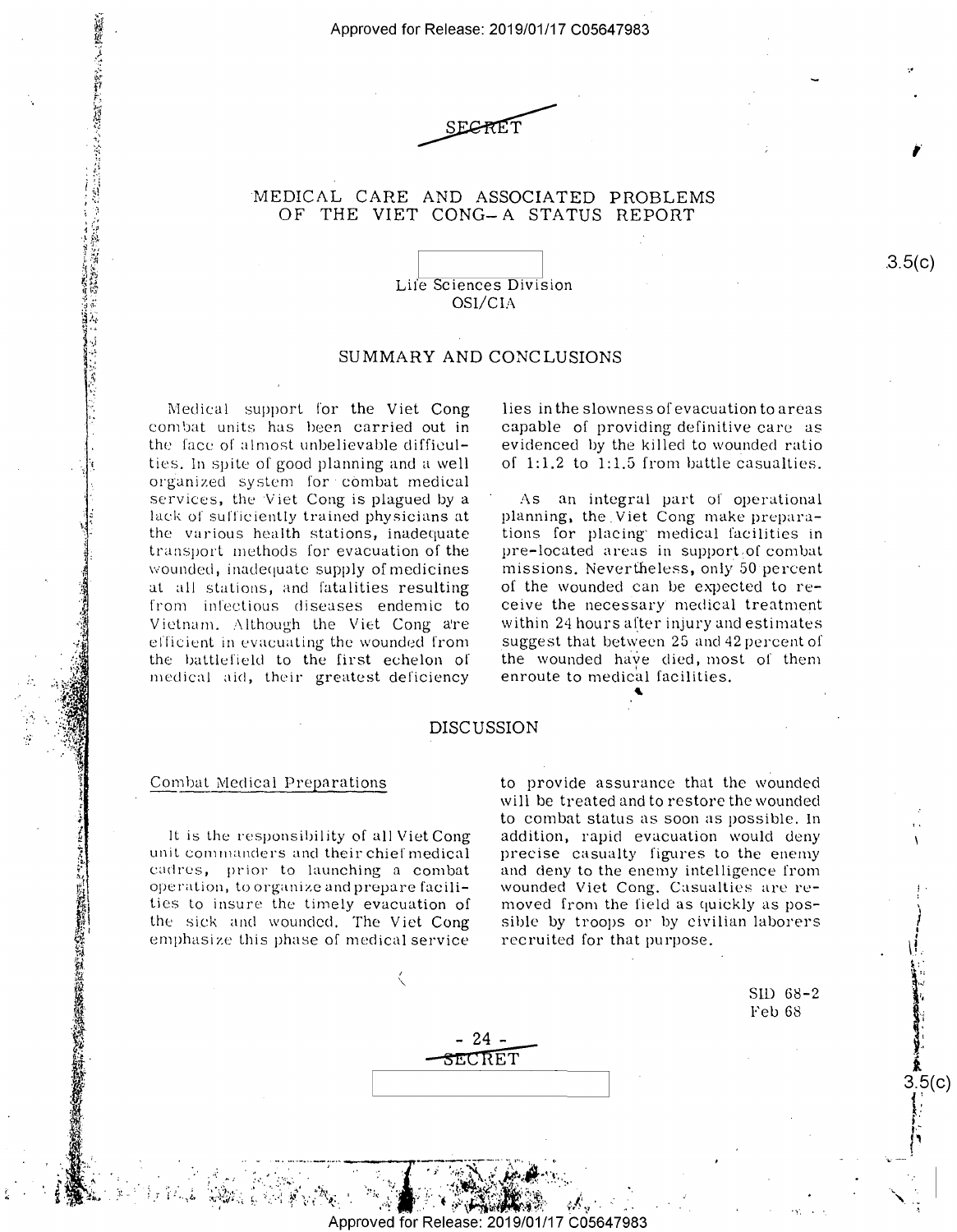"' ., •. ,.,,,., •, .. ·•·<•, •' ,, ·'' •,..~ **'Approved for Release: 2019/01/17 C056479831** "Approved for Release: <sup>201</sup> 9/91/1 7' <sup>605649788</sup>flair?" '5" 'a'k' - \$113331\_,1.-1".'a\_..5¥.n'MiJ:-1}q '5'":. .mv -\_"'" \_, '.. '<sup>H</sup> '- .-..'-'-' he: :' <sup>u</sup>'h . . <sup>p</sup> 4. <sup>m</sup>



The Viet Cong make elaborate pre- (7 parations for medical support during <mark>ne</mark>s combat operations. Thes**e ca**n be effected rapidly when an operati<mark>on involves single Ev</mark> small unit actions or a series of them. In major operations, successful medical  $\blacksquare$ support is vulnerable due tolarger num~ == cor bers of wounded, enemy interdiction of  $\qquad$  p escape routes, and enemy discovery of escape routes, and enemy discovery of fixed medical facilities. fixed medical facilities.

Pre-combat medical preparations are to carried out systematically as follows: carried out systematically as follows:

(1) Heview of the situation and mis-(1) Review of the situation and mis- sion using information procured from by str Chief, Hear Services Echelon: Chief, Rear Services Echelon;

*!* 

 $\epsilon$  and  $\epsilon$  and  $\epsilon$  and  $\epsilon$  and  $\epsilon$ I" i:  $1.7$ 

1 . -.. ,. 4 ' \_ \_.... ' --.-.r,w\_'. <sup>w</sup> ..'\_- u. '? «'w' ' :'.-"=;..1-'\_".'1€[\$'.;'-.i' ' .9": :1}.- ','.E. {.R'. v. N V t ., . '.. "yr-u . ..

 $\ddot{\phantom{0}}$ 

a gans en av 1941.<br>E

(2) fix the missions of unit medical  $\blacksquare$ sections involved, and prepare to impro- persons vise to meet new contingencies; vise to meet new contingencies:

(3) review TO&E and the status of medical support to be certain that suf- tion ficient cadre is available to support the mo mission. (Supplies usually come from ated t province or district clandestine depots);

(4) the Battalion or Hegimental sur-(4) 'the Battalion or Regimental sur~ geon conducts terrain reconnaissance, selects evacuation routes, and places 15 medical stations in concealed areas;

 $(5)$  the surgeon then forwards a mo Medical Resolution to Chief, Rear Serv- prin ices, that includes a medical preparedness statement, deployment of medical stations, and casualty estimates; stations, and casualty estimates;

 $(6)$  all echelons of the medical serv- wood ice involved in the mission are co-ice involved in the mission are co~ ordinated and the shortcomings of previous battles arc reviewed; vious battles are reviewed;

(7) a critique of medical effectiveness follows each operation. ness follows each operation.

,.

**'·~·,··, ..** 

### Evacuation and Treatment Evacuation and Treatment

The Viet Cong medical chain of The Viet Cong medical chain of command has six levels ranging from command has six levels ranging from platoon (company) aid station to zone platoon (company) aid station to zone hospital. Management of the wounded is effected systematically. The wounded effected systematically. The wounded are evacuated by any available means are evacuated by any available means to one of the concealed platoon aid sta-to one of the concealed platoon aid stations where bleeding is controlled, bandages are applied, and bones are splinted. Casualties are then transported spl inted. Casualties are then transported by stretcher or other devices to the bat-.  $\overline{\phantom{a}}$ talion aid station which contains a first talion aid station which contains» a first aid cell whose Table of Organization and Equipment (TO  $_{\&}$ E) calls for three persons including at least one physician. persons including at least one physician. This station is usually located 400 to 2500 This station is usually 10cated 400 to 2500 meters to the rear of the combat area. meters to the rear of the combat area. Minor wounds are treated in the aid sta-Minor wounds are treated in the aid sta tion, ancl some surgery is performed. The tion, and some surgery is perform ed. The more seriously wounded are then evacu-more seriously wounded are. thenevacuated to the regimental mobile surgical ated to the regimental mobile surgical unit where light wounds and shock arc unit where light wounds and shock are treated, and where routine surgery is treated, and where routine surgery is performed. Post-operative care is given performed. Post-operative care is given here, with a maximum in-patient time of 15 days. Hecuperating patients are car-15 days. Recuperating patients are car ried over jungle trails to a series of Regional or District hospitals of about 10.or gional or District hospitals of about 10\_0r more beds each. The regional hospital is  $\frac{1}{2}$ primarily a dispensary which handles not primarily <sup>a</sup> dispensary which handles not .<br>only wounded but also the sick-both military and local civilian. In this sense the tary and local civilian. In this sense the regional hospital performs a civil affairs  $\overline{\phantom{a}}$ functions. The Hegional hospitals arc in functions. The Regional hospitals are in wooden huts hidden in the forest. wooden huts hidden in the forest. province or district clandestine depots): unit where ligt wounds and shock are provided stream in recommissance, here, with a maximum in-patter in the set of selects evacuation routes, and places is days, Recuperating pat tions where bleeding is controlled, bandages are applied, and bones are

The *I* most severely wounded often by-The/most severely wounded often by—. pass the regional level and are taken to pass the regional level and are taken to The most severely wounded often by-<br>
pass the regional level and are taken to<br>
SID 68-2<br>
Feb 68<br>
FET<br>
23.5(C<br>
23.5)<br>
3.5(C<br>
23.5)<br>
23.5(C<br>
23.5)

SID 68-2 SID 68 2 Feb 68

·.-)

',: ·--*... ·:-,~* <sup>~</sup>-;:~ . r

nub-'14 o $\frac{1}{3}$   $\frac{1}{3}$ 

 $\mathbf{d}_1$   $\mathbf{e}^{\mathbf{e}^{\mathbf{e}}}_{\mathbf{e}^{\mathbf{e}}_{\mathbf{e}^{\mathbf{e}}}}$ 

.;~ ,, . **,"t,•~** 

•.. ~~~ \/1 ·, 1•,•: •- "" **<sup>L</sup>** t... | 1' ,z .\_ i'.'l Approved for Release: 2019/01/17 C05647983

uncut-real and a state of the state of the state of the state of the state of the state of the state of the st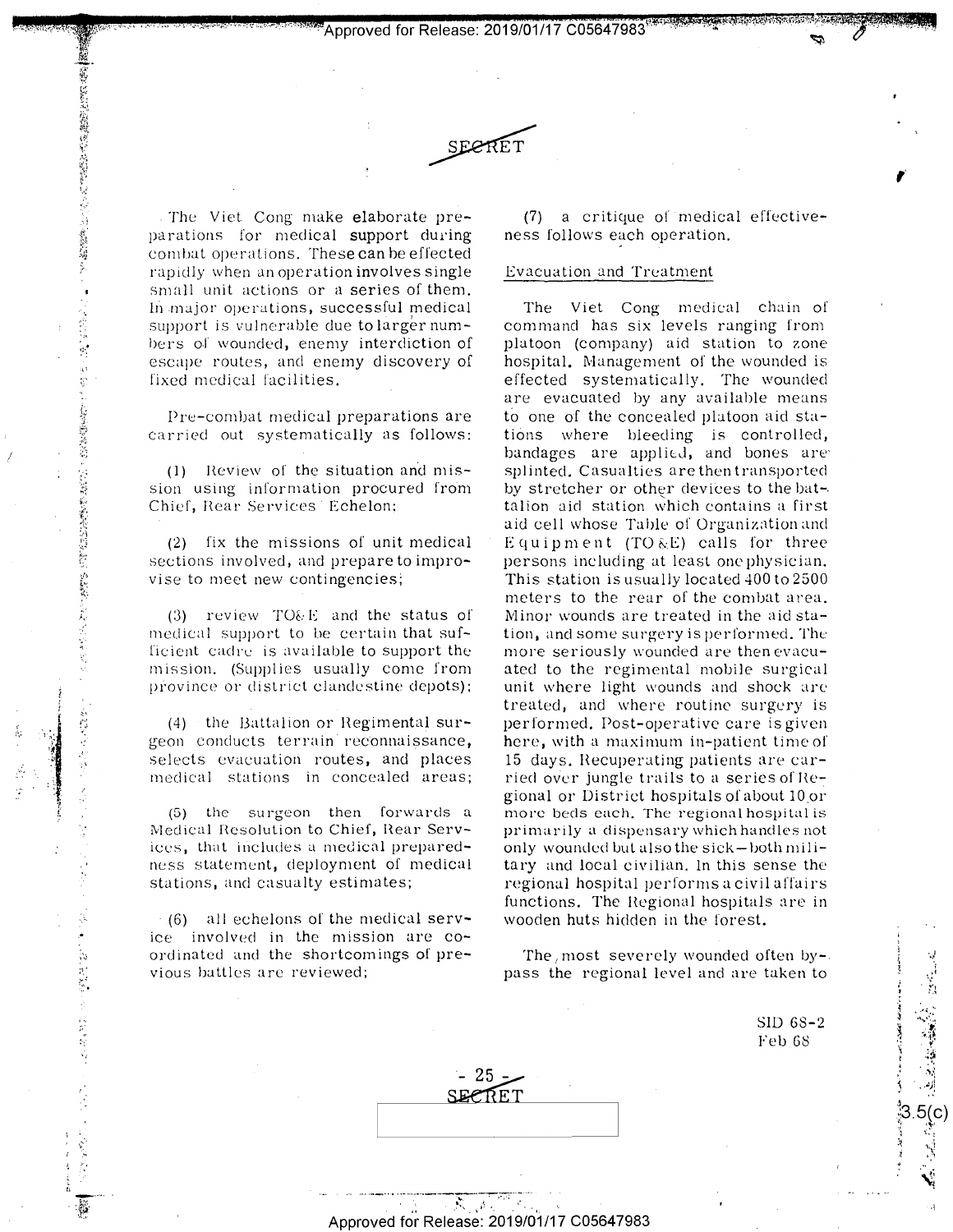pproved for Release: 2019/01/17 C05647983<sup>,</sup>

# SECRET

the provincial military hospital with approximately 50 or 60 beds which is located usually in a remote area and well concealed. Here, general medical and surgical facilities exist in underground rooms and blood transfusion can be made. Apparently no whole blood transfusions are available below provincial level due to a lack of power and refrigeration facilities. Long periods of recuperation are handled here, and general medical aid is often given local civilians. The largest hospitals are at the zone level, containing about 100 beds or more, and are equipped for general medical and surgical service as are the provincial hospitals. The only difference appears to be size. Zone hospitals are also hidden in the jungle and contain underground facilities.

The organization works well as long as combat operations go as planned and units are not cut off from the chain of medical facilities. Even when all goes as planned, however, a major weakness exists in the time required for wounded to be "hand carried" to the various levels of medical facilities. According to available information, only about 50 percent of the Viet Cong wounded can receive the necessary medical treatment within 24 hours of being hit.

#### Evacuation of the Dead

Evacuation of dead Viet Cong is a priority assignment quite independent of the evacuation and care of the wounded. In fact, it is given even higher priority than wounded as a counterintelligence imeasure. If the slain man's comrades cannot evacuate his body, a combatteam may be made up and sent to do so for security purposes-the possibility of further losses not withstanding. Burying of the dead is planned in advance of combat operations and is part of the medical pre-operational planning phase. Burying operations are carried out by a Rear Services Medical Station.

#### Wounds and Diseases

Although some data on Viet Cong/North Vietnamese Army wounds and diseases are available from captured enemy documents, these documents ordinarily refer only to small, individual units, and conclusions drawn from them necessarily must remain somewhat tenuous. The overall ratio of killed in action (KIA)\* to wounded in action (WIA) has been estimated at between 1:1.2 to 1:1.5; these reflect the rigors or evacuation by foot and the variable quality of medical care under clandestine conditions. A figure of  $3 \text{ per}$ cent has been mentioned for death during hospitalization. This may be a reflection of the fact that many die-estimated range from  $25$  to  $42$  percent-enroute to hospitals. The average hospitalization time for wounded is given as 24 days. Of the 24-day survivors, perhaps as many as 60 percent return to duty in some capacity. Another captured document delinates types of wounds as 28 percent from ball ammunition, 69 percent from shell and grenade fragments, and the remain-

\* The KIA figure given here appears to include those troops killed outright and those deceased while in transport to medical facilities. Other VC unit medical reports have separated KIA from "deceased during transport."

> SID 68-2 Feb 68

> > 5(c)

Approved for Release: 2019/01/17 C05647983

- 26 SECRET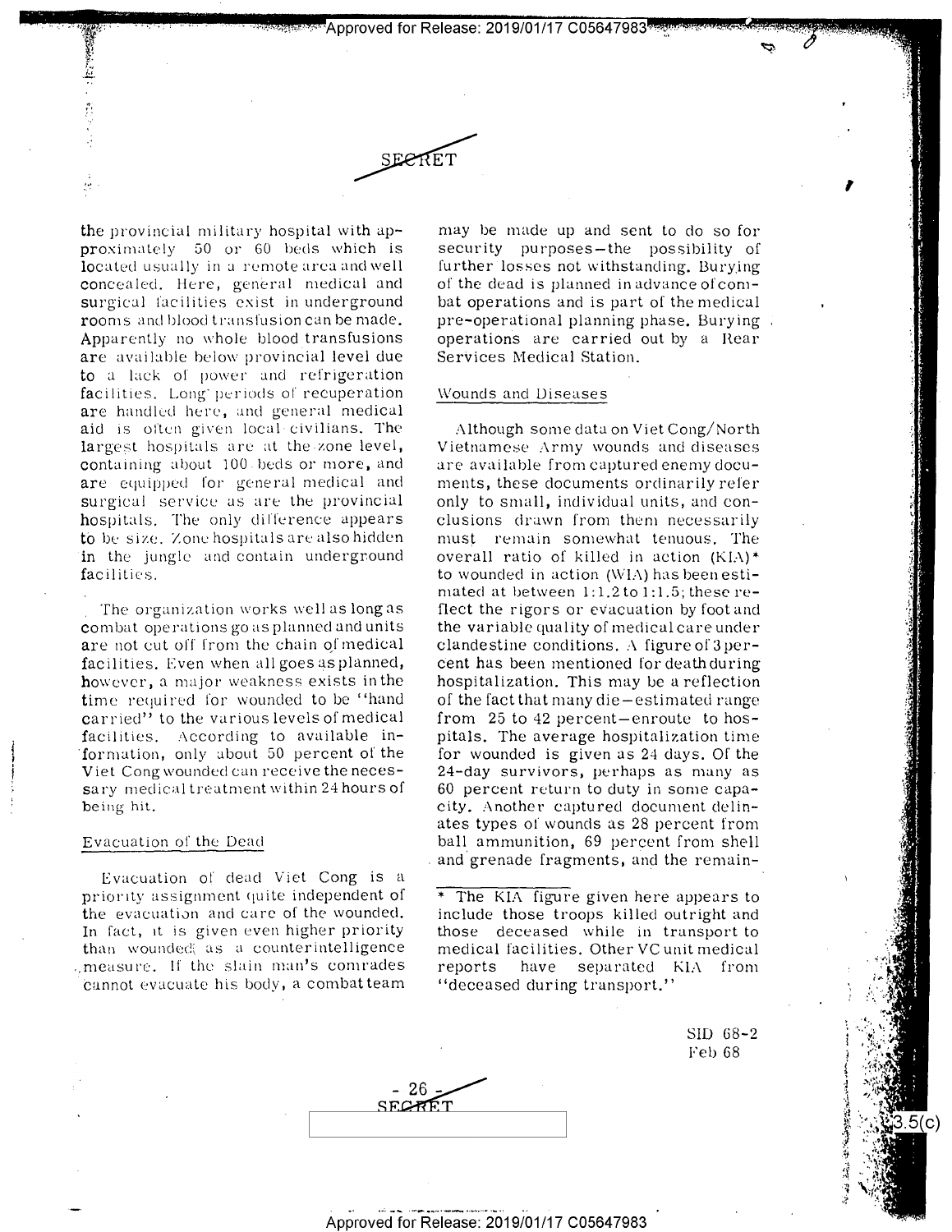Approved for Release: 2019/01/17 C05647983



ing 3 percent are unspecified. Severity of wounds according to one Viet Cong breakdown was: 14 percent serious (head, spine, chest, abdomen); 30 percent slight (ambulent). These figures apparently are given for wounds at the time of their occurrence and do not reflect loss of life or worsening of the condition due to delays in evacuation.

衰弱性 いいす

医气管

 $\vec{M}$ 

W

Data on diseases among the Viet Cong are not as well developed as for wounds. Malaria appears to be the most prevalent. In highland areas, and in Laos and Cambodia, the average infestation rate is estimated at 32 to 50 percent among Viet Cong with the peak season between April and June, although the incidence occasionally reaches 100 percent in some NVA and Viet Cong units. Falciparum is highest in incidence (20 falciparum to 1 of the other forms) and US casualties from falciparum malaria becomes heavy whenever Viet Cong held areas are taken and occupied. Treatment of falciparum malaria by US medical units is with quinine plus pyrimethamine (amidopyrimidine). Viet Cong treatment up until about August 1967 was by quinine and synthetic antimalarials other than pyrimethamine. Pyrimethamine is now used but amounts are inadequate due to resupply difficulties.

Gastrointestinal diseases is the second most important infectuous disease in Vietnam and may infect some 30 percent of the Viet Cong. The primary epidemiological factor here is inadequate sanitation. Respiratory and nutritional diseases are next in incidence but do not represent a major factor in disability.

Plague is always a problem in this area, but few cases are known to have been reported by the Viet Cong.

Although only sporadic figures are available for disease casualties among the Viet Cong, it appears that diseases may be the major cause of morbidity and mortality among both Viet Cong and North Vietnamese Army forces in South Vietnam. The primary reason is that in the South, Viet Cong control over public health conditions is inadequate even though well organized. The conditions have worsened as US combat operations have been stepped up. The necessity of continually moving medical facilities to back up tactical maneuver and the resulting difficulty of logistical support, makes prophylaxis and sanitation increasingly difficult to achieve. The ratio of disease casualties to wound casualties will be clearly adjusted in favor or wounds should NVA and Viet Cong units commence operations on a divisional scale. In such a case medical facilities of both units will be greatly overtaxed since battle wounds generally require longer periods of convalescence.

### Supplies and Training

All drugs used by the Viet Cong must be brought into South Vietnam through existing infiltration routes, open purchase in Saigon, captured from US forces, or procured through neutral countries. Most of the medical supplies entering Viet Cong areas via infiltration routes originate in the USSR (2,5 percent); Communist China (2.5 percent), and the Communist bloc countries (3.0 percent)-

> SID 68-2 **Feb 68**

> > 3.5(c)

 $-27$  - $STCD$